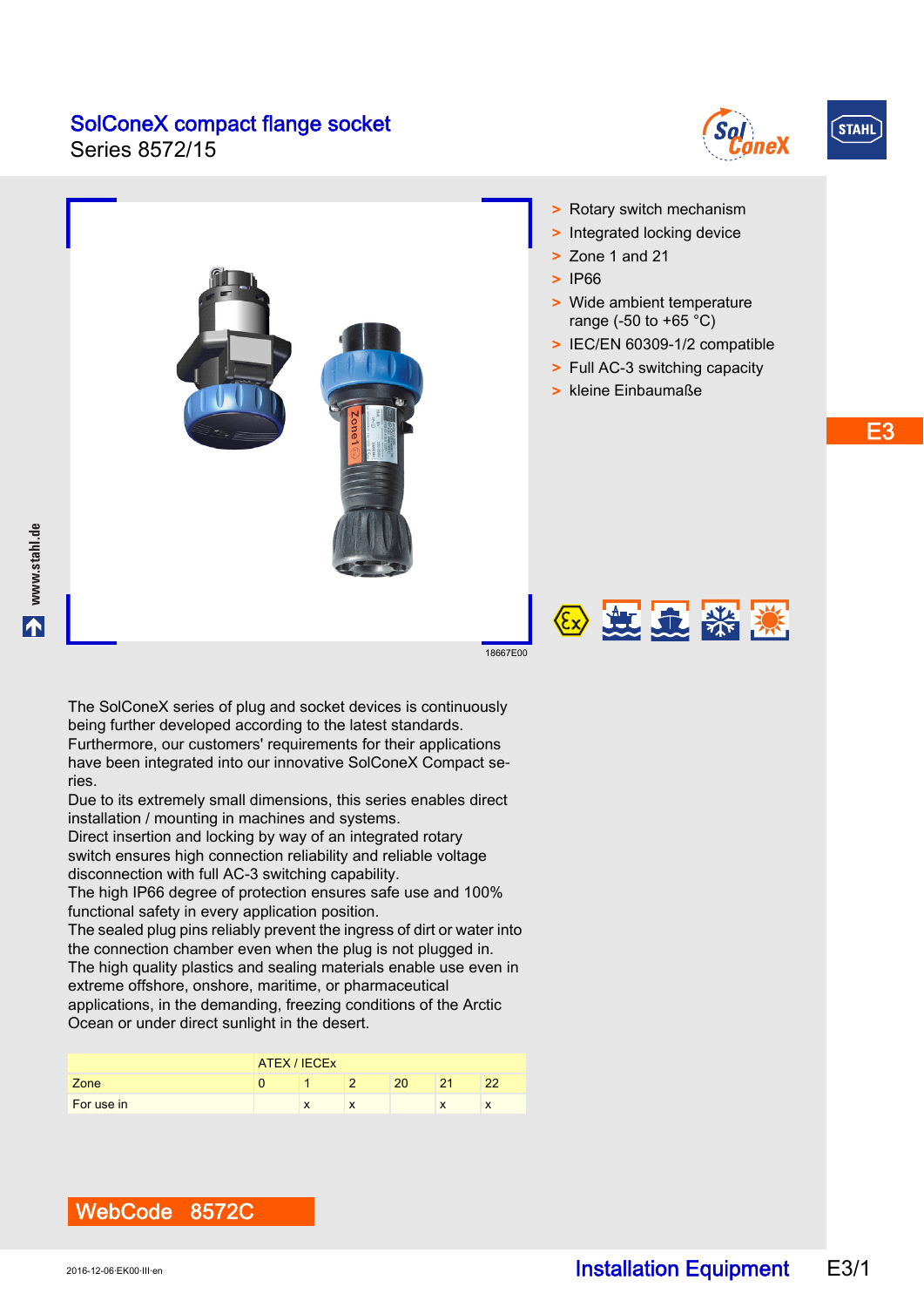

Series 8572/15

| <b>Selection Table</b>      |                                    |                                          |                |                     |    |              |          |        |
|-----------------------------|------------------------------------|------------------------------------------|----------------|---------------------|----|--------------|----------|--------|
| Version                     | No. of<br>poles                    | Voltage                                  | Colour<br>code | Frequency           | h  | Order number | Art. no. | Weight |
|                             |                                    | [V]                                      |                | Hz                  |    |              |          | kg     |
| SolConeX flange so-<br>cket |                                    | >50                                      | green          | $> 300 - 500$       | 02 | 8572/15-302  | 241405   | 0.380  |
|                             |                                    | 50  110                                  | light grey     | <b>DC</b>           | 03 | 8572/15-303  | 241404   | 0.380  |
|                             | 16992E00                           | 200  250                                 | blue           | 50 and 60           | 06 | 8572/15-306  | 241401   | 0.380  |
|                             | $2P + \frac{1}{2}$                 | According to<br>isolating<br>transformer | blue           | 50 and 60           | 12 | 8572/15-312  | 241406   | 0.380  |
| 18663E00                    |                                    | 100  130                                 | vellow         | 50 and 60           | 04 | 8572/15-304  | 241403   | 0.380  |
|                             | 16992E00<br>$1P + N + \frac{1}{2}$ | 277                                      | light grey     | 60                  | 05 | 8572/15-305  | 241402   | 0.380  |
| SolConeX plug<br>10329E00   |                                    | 277                                      | light grey     | 60                  | 05 | 8570/12-305  | 257779   | 0.400  |
|                             | 09195E00<br>$1P + N + \frac{1}{2}$ | 100  130                                 | vellow         | 50 and 60           | 04 | 8570/12-304  | 257778   | 0.400  |
|                             |                                    | According to<br>isolating<br>transformer | blue           | 50 and 60           | 12 | 8570/12-312  | 257781   | 0.400  |
|                             |                                    | 200  250                                 | blue           | 50 and 60           | 06 | 8570/12-306  | 257780   | 0.400  |
|                             | 09195E00<br>$2P + \frac{1}{2}$     | 50110                                    | light grey     | DC                  | 03 | 8570/12-303  | 257777   | 0.400  |
|                             |                                    | >50                                      | green          | $>300-500^{\prime}$ | 02 | 8570/12-302  | 257776   | 0.400  |

#### Explosion Protection

| Design                          | SolConeX 16 A flange socket                                    | SolConeX plug                                                       |
|---------------------------------|----------------------------------------------------------------|---------------------------------------------------------------------|
| Global (IECEx)                  |                                                                |                                                                     |
| Gas and dust                    | <b>IECEX PTB 16.0028U</b>                                      | IECEX PTB 05,0023                                                   |
|                                 | Ex db eb IIC Gb                                                | Ex db eb IIC T6 Gb                                                  |
|                                 | Ex tb IIIC Db                                                  | Ex tb IIIC T80 $^{\circ}$ C Db                                      |
| Europe (ATEX)                   |                                                                |                                                                     |
| Gas and dust                    | PTB 16 ATEX 1016 U                                             | PTB 03 ATEX 1227                                                    |
|                                 | $\langle \overline{\mathbb{Q}} \rangle$ II 2 G Ex db eb IIC Gb |                                                                     |
|                                 | $\langle \xi \rangle$ II 2 D Ex tb IIIC Db                     | $\langle \overline{\mathbb{Q}} \rangle$ II 2 D Ex tb IIIC T80 °C Db |
| Certifications and certificates |                                                                |                                                                     |
| Certificates                    | <b>IECEX, ATEX</b>                                             | <b>IECEX, ATEX</b>                                                  |

Technical Data

| Electrical data                          |                                                                   |  |  |  |
|------------------------------------------|-------------------------------------------------------------------|--|--|--|
| Rated operational voltage                | max. 277 V AC / 110 V DC                                          |  |  |  |
| Frequency                                | 0 to 60 Hz (for frequencies > 100 Hz, reduction to 12 A required) |  |  |  |
| Voltage tolerance                        | $-10$ $+6$ %                                                      |  |  |  |
| Utilization category                     | AC-3: 277 V / 16 A<br>DC-1: 110 V / 16 A<br>$DC-13:50 V/16 A$     |  |  |  |
| Rated operational power                  | 4 kW<br>220 V / 230 V / 240 V                                     |  |  |  |
| Rated insulation voltage<br>Back-up fuse | 550 V                                                             |  |  |  |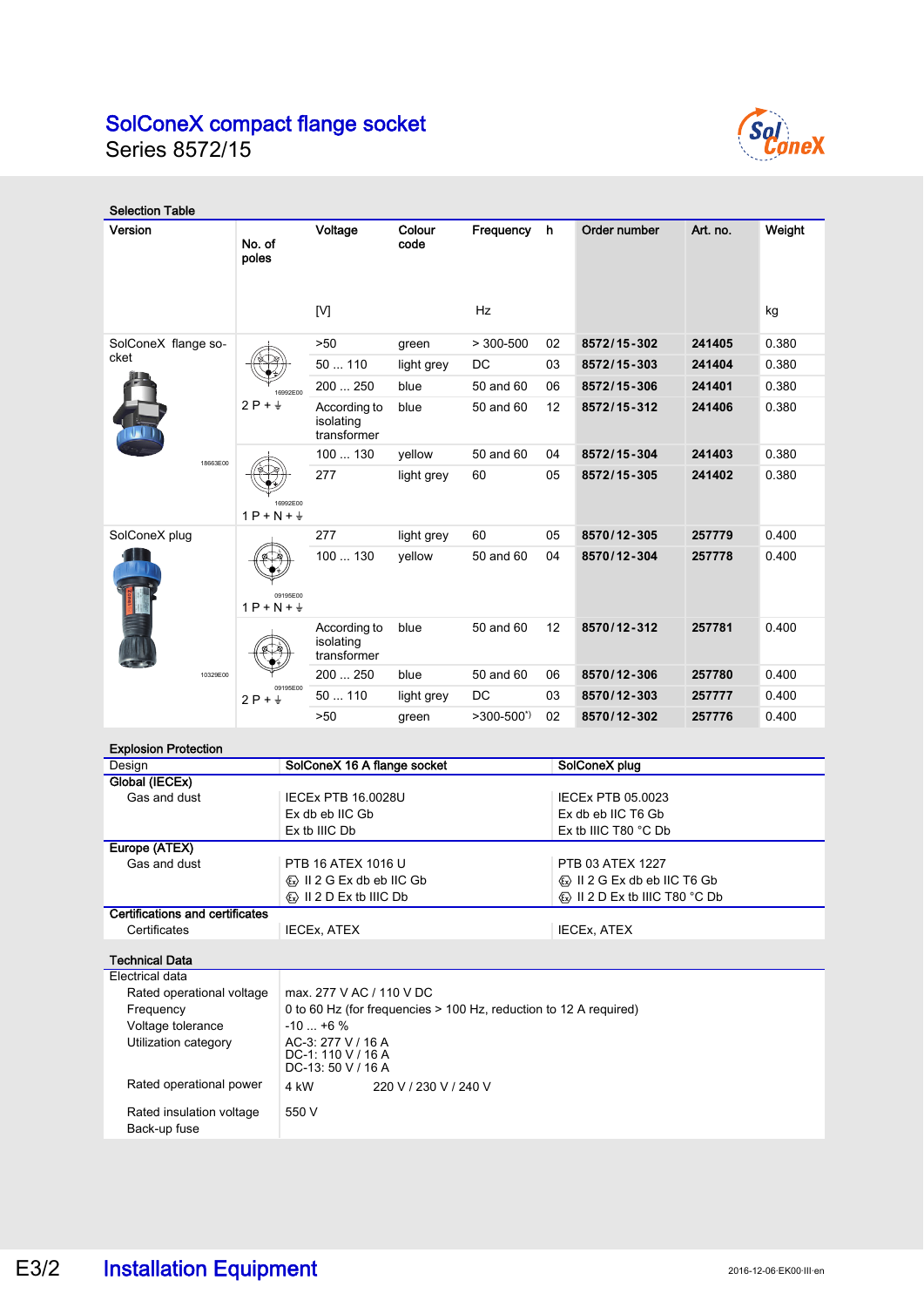Series 8572/15





| <b>Technical Data</b>                         |                                                                                               |                             |                                                   |  |  |  |  |
|-----------------------------------------------|-----------------------------------------------------------------------------------------------|-----------------------------|---------------------------------------------------|--|--|--|--|
| without thermal                               | 16 A gG                                                                                       |                             |                                                   |  |  |  |  |
| protection                                    |                                                                                               |                             |                                                   |  |  |  |  |
| with thermal protection<br>Ambient conditions | 35 A gG                                                                                       |                             |                                                   |  |  |  |  |
| Ambient temperature                           | -50 to +65 $^{\circ}$ C                                                                       |                             |                                                   |  |  |  |  |
|                                               | -40 to +65 °C, optional (silicone-free)                                                       |                             |                                                   |  |  |  |  |
|                                               | Temperature class                                                                             | Current                     | Ambient temperature                               |  |  |  |  |
|                                               | T <sub>6</sub>                                                                                | 16 A $[2.5 \text{ mm}^2]$   | Ta = $45^{\circ}$ C                               |  |  |  |  |
|                                               |                                                                                               | 12 A $[2.5 \text{ mm}^2]$   | Ta = $55^{\circ}$ C                               |  |  |  |  |
|                                               |                                                                                               | 10 A [2.5 mm <sup>2</sup> ] | Ta = $65^{\circ}$ C                               |  |  |  |  |
| Mechanical data                               |                                                                                               |                             |                                                   |  |  |  |  |
| Number of poles                               | $2P + \frac{1}{2}$ / 1 P + N + $\frac{1}{2}$                                                  |                             |                                                   |  |  |  |  |
| Enclosure material                            | Polyamide, glass fibre reinforced                                                             |                             |                                                   |  |  |  |  |
| Degree of protection                          | IP66 acc. to IEC/EN 60529                                                                     |                             |                                                   |  |  |  |  |
| Connection type                               | Screw terminals                                                                               |                             |                                                   |  |  |  |  |
| Connection cross-section                      | Solid                                                                                         |                             | 1 x 0 75 mm <sup>2</sup> to 2 x 4 mm <sup>2</sup> |  |  |  |  |
|                                               | Finely stranded                                                                               |                             | 1 x 0.75 mm <sup>2</sup> to 2 x 4 mm <sup>2</sup> |  |  |  |  |
|                                               | Finely stranded with core end sleeve $1 \times 0.75$ mm <sup>2</sup> to 2 x 4 mm <sup>2</sup> |                             |                                                   |  |  |  |  |
| Weight                                        | 0.310 kg                                                                                      |                             |                                                   |  |  |  |  |
| Service life                                  | > 5,000 switching cycles (electrical and mechanical) acc. to IEC/EN 60309-1                   |                             |                                                   |  |  |  |  |
| <b>Tightening torque</b>                      | Terminals: 1.2 Nm                                                                             |                             |                                                   |  |  |  |  |
| Cable entries                                 |                                                                                               |                             |                                                   |  |  |  |  |
| Plug cable diameter                           | $818$ mm                                                                                      |                             |                                                   |  |  |  |  |
|                                               | $Ring 1 + 2 + 3 + 4$                                                                          | $811$ mm                    |                                                   |  |  |  |  |
|                                               | $Ring 2 + 3 + 4$                                                                              | $1115$ mm                   |                                                   |  |  |  |  |
|                                               | Ring $3 + 4$                                                                                  | 15  18 mm                   |                                                   |  |  |  |  |

#### Arrangement of Earth Contact Sockets

Example: Clock hour position, Front view of socket í ∠L N 12 1  $\overline{2}$ 3 4 5 6 7 8 9 10

Example: Clock hour position



18442E00

Marking of connections Front view of socket



E3